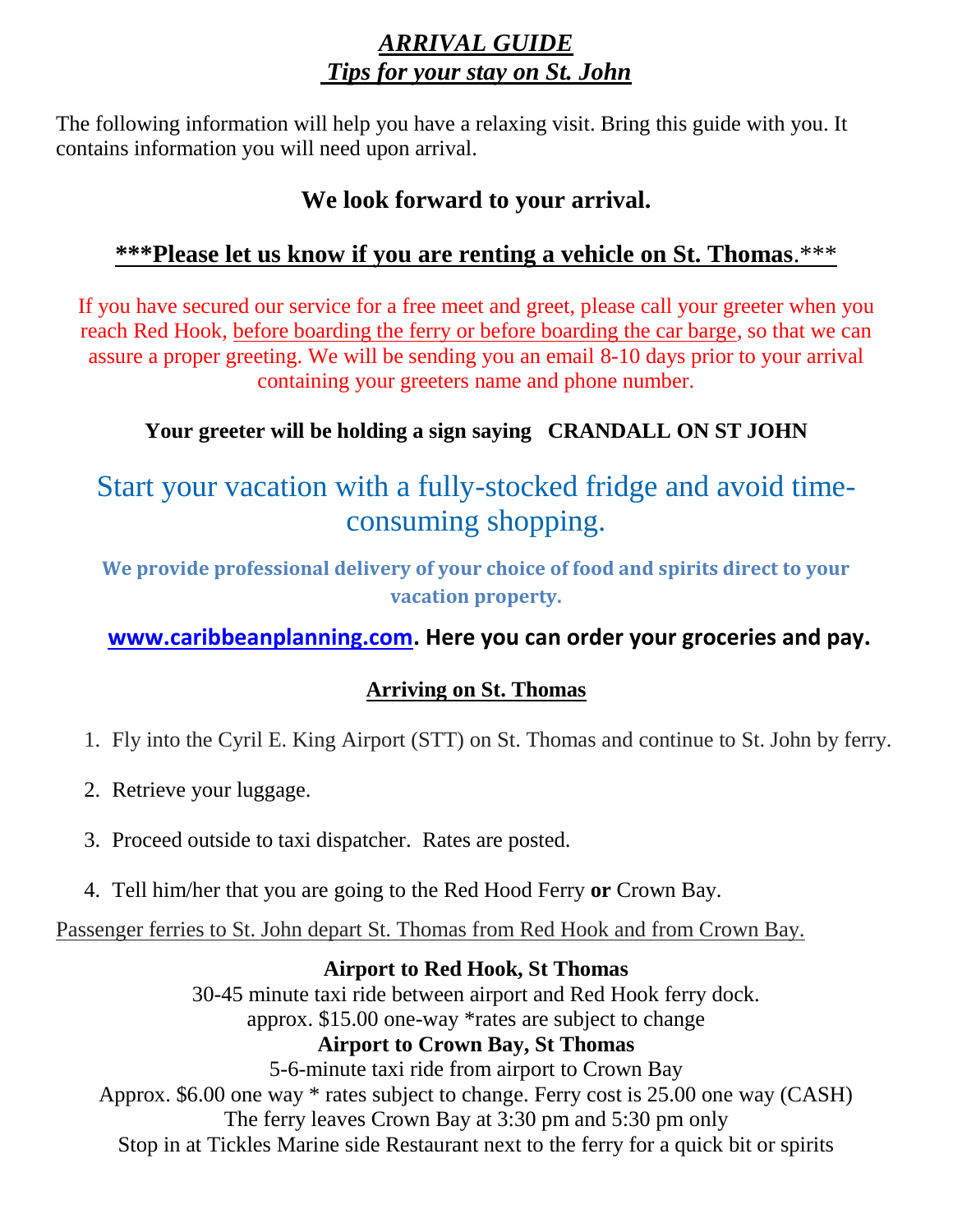### **You may schedule a private taxi ahead of time by contacting**

*Slimo's Limo Airport Pick Up<http://www.slimoslimo.com/>at 340-714-7546*

### **If you are renting a vehicle on St Thomas**

Car barge service is available between the two islands; departing from Red Hook, St. Thomas and arriving in Cruz Bay St. John.

Barges run regularly but are not as reliable as passenger ferries.

Tickets are **not** interchangeable between the ferry's so we recommend buying a one way ticket 30-35 dollars one way.

Barges leave once they are full, so be there at least twenty five minutes before the departure time to get in line.

**We suggest only considering a car barge** if your flight lands before 4pm due to the time spent waiting on luggage & the drive time to the barge ramp in Red Hook & if your flight departs from St Thomas after 10am due to the barge schedule on St. John and being able **to arrive at the airport 3 hours prior to your departure.**

# *Passenger Ferry Schedule*

**Transportation Services and Varlack Ventures (340) 776-6282 (340) 776-6412**

### **Between Red Hook, St. Thomas and Cruz Bay, St John**

| <b>Service Service</b> |  |
|------------------------|--|
|                        |  |

|                      | <b>Minutes</b>     |                    |
|----------------------|--------------------|--------------------|
|                      | One Way Round Trip |                    |
| Adult (Resident)     | \$6.50             | \$13.00            |
| Adult (Non-Resident) | \$7.00             | \$14.00            |
| Kids $(2-11)$        | \$1.00             | \$2.00             |
| Seniors <sup>*</sup> | \$1.50             | \$3.00 locals only |
| Luggage/Boxes        | \$4.00 piece       |                    |

#### **Red Hook → Cruz Bay**

5:30 am **\*\*** | 6:30 | 7:30 | 8:00 | 9:00 | 10:00 | 11:00 | Noon | 1:00 | 2:00 | 3:00 | 4:00 | 5:00 | 6:00 | 7:00 | 8:00 | 9:00 | 10:00 | 11:00 | Midnight

#### **Cruz Bay → Red Hook**

6:00 am | 7:00 | 8:00 | 9:00 | 10:00 | 11:00 | Noon | 1:00 | 2:00 | 3:00 | 4:00 | 5:00 | 6:00 | 7:00 | 8:00 | 9:00 | 10:00 | 11:00 pm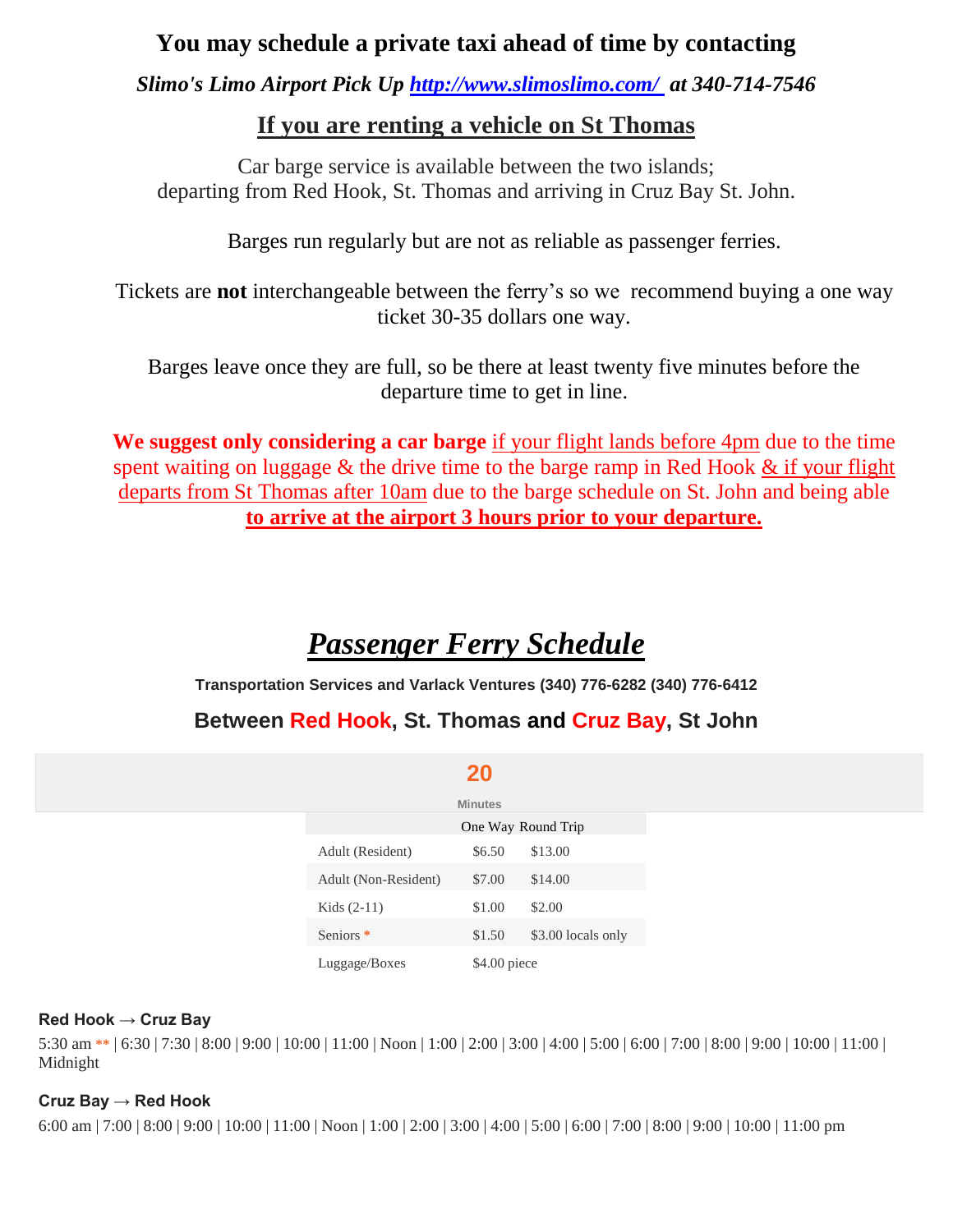**\*** VI residents only, proof of age required (62+). **\*\*** Not on Weekends.

## *Times are subject to change St. Thomas - St. John Car Barge*

*(Times are subject to change)*

Barges operate between St. Thomas (Red Hook) and St. John (Cruz Bay). No charge for vehicle's passengers. Arrive at least 25 minutes before departure.

*Port Authority Fee: \$3 per Car, small SUV, Motorcycle; \$4 per truck, van, large SUV.*

#### **Love City Car Ferries**

#### **Captain Vic (340) 779-4000**

|     | 35                              |                                                           |  |
|-----|---------------------------------|-----------------------------------------------------------|--|
|     | <b>Minutes</b>                  |                                                           |  |
|     | One Way                         | Round Trip                                                |  |
| Car | \$50.00                         | \$65.00                                                   |  |
|     | Red Hook $\rightarrow$ Cruz Bay |                                                           |  |
|     |                                 | 7:00 am $*$   9:00   11:00   1:00   3:00   5:00   7:00 pm |  |
|     | Cruz Bay $\rightarrow$ Red Hook |                                                           |  |
|     | * Not on Weekends or Holidays   | 6:15 am $*$   8:00   10:00   Noon   2:00   4:00   6:15 pm |  |
|     | <b>Global Marine's Tug Life</b> |                                                           |  |
|     | 35                              |                                                           |  |
|     | <b>Minutes</b>                  |                                                           |  |
|     | One Way                         | Round Trip                                                |  |
| Car | \$50.00                         | \$65.00                                                   |  |
|     | Red Hook $\rightarrow$ Cruz Bay |                                                           |  |
|     |                                 | 6:15 am $*$   8:00   10:00   noon   2:00   4:00   6:00 pm |  |
|     | Cruz Bay $\rightarrow$ Red Hook |                                                           |  |
|     |                                 | 7:15 am *   9:00   11:00   1:00   3:00   5:00   7:00 pm   |  |

**\*** Not on Sundays

#### **Dress Code**

Informal: islanders wear cotton or lightweight clothing with sandals or sneakers. Away from the beach, swimsuits should be covered up. Bring hats and plenty of sunscreen to protect you from the Caribbean sun! Most restaurants are casual. For upscale restaurants, lightweight shirts and dress shorts or slacks are recommended for the gentlemen and sundresses or short outfits for the ladies. Whatever you pack will likely be too much- Pack lightly!

#### **Insects**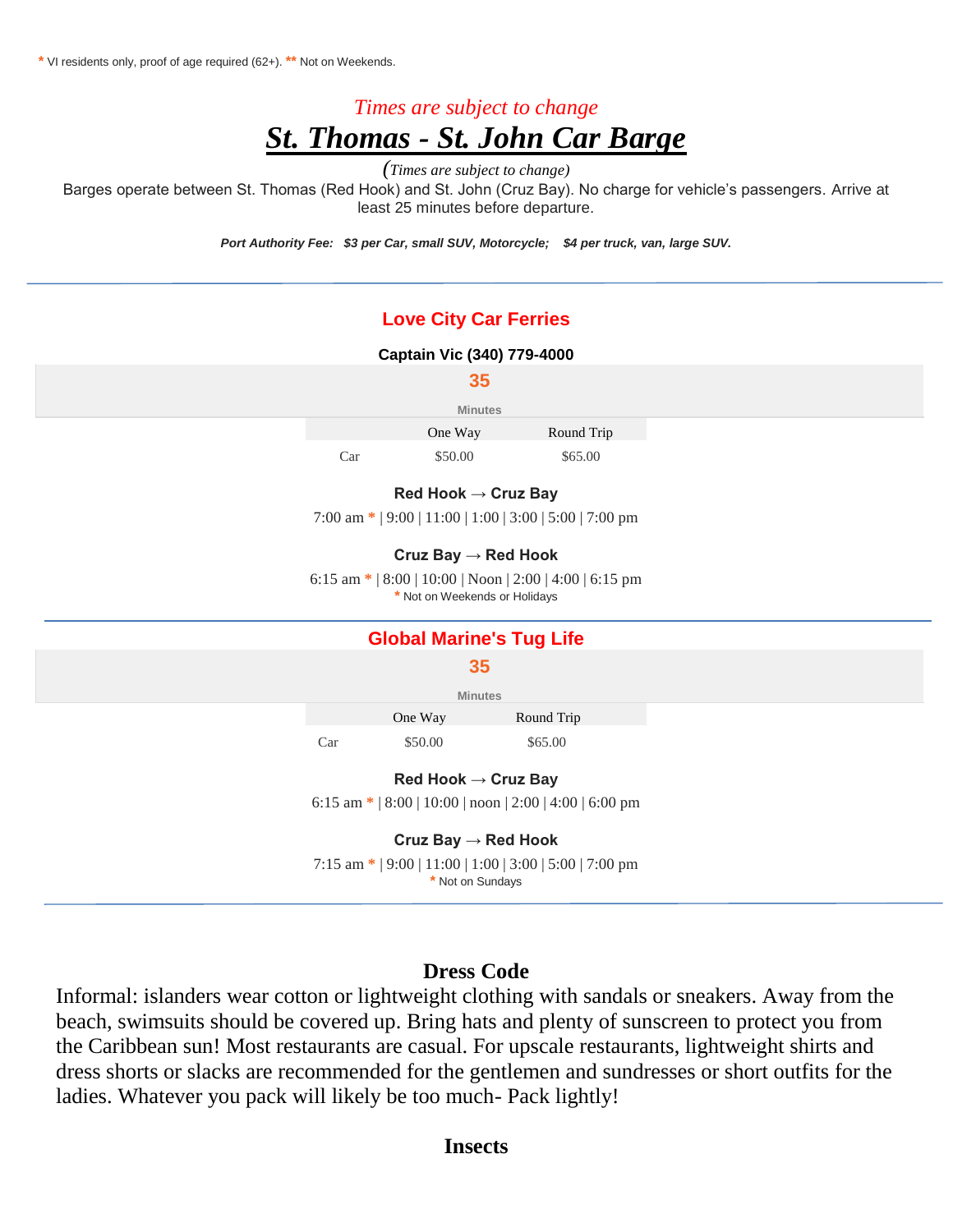We have constant trade winds that normally keep the mosquitoes away, but if they come around, use your favorite insect repellent and keep the screens closed. Be nice to the little island lizards….they eat the mosquitoes! We cannot turn off the tree frogs or the crickets at night - relax and enjoy the chorus!

[http://www.consumerreports.org/cro/magazine/2015/05/what-really-works-against-bug](http://www.consumerreports.org/cro/magazine/2015/05/what-really-works-against-bug-bites/index.htm)[bites/index.htm](http://www.consumerreports.org/cro/magazine/2015/05/what-really-works-against-bug-bites/index.htm)

#### **Cell Phones**

AT&T, T-Mobile, are common carriers on the island.

Check with your carrier and plan before you leave because too often tourists are thrilled to see they have coverage- only to get hit with a huge roaming bill a month later.

There are dead spots on the island and be prepared for dropped calls if you are calling from a moving vehicle.

Verizon has some coverage but very often roaming charges are applied. You can text with no additional fees although please be sure to check with your carrier.

Whomever your provider, excluding Choice, beware using your phone beyond Caneel Bay on the North Shore Road.

The British Virgin Islands have a stronger signal due to the lack of FCC regulations and at most of the more popular beaches your phone will pick up their signal over ours. This can be majorly expensive- international roaming- so just turn your phone OFF at the beach. Even receiving a text will cost money.

### **Local Customs**

Caribbean manners are important! In our West Indian culture, we show respect for others by saying, "Good morning" and "Good Evening" before anything else. West Indians take pride in this tradition and are appreciative when visitors make the effort to understand the ways of the islands.

### **Hiking & Safety**

Being approximately three-quarters National Park land, St. John attracts nature lovers. All of that wild, open space invites one to get out on foot and set-off for discoveries.

ALL hiking on the island will require sun protection, lots of water, and foot protection. Sturdy sandals are fine, as long as you feel comfortable hiking in them. Pick up a trail map from the National Park Visitors Center to help you plan your trip.

Probably the most popular hike is the Reef Bay trail. The simple version of this trail starts on Centerline Rd. Parking is limited. A 3 mile trail will take you down to the ocean past ruins, petroglyphs, and potentially waterfalls. The rivers and waterfalls on St. John run only after a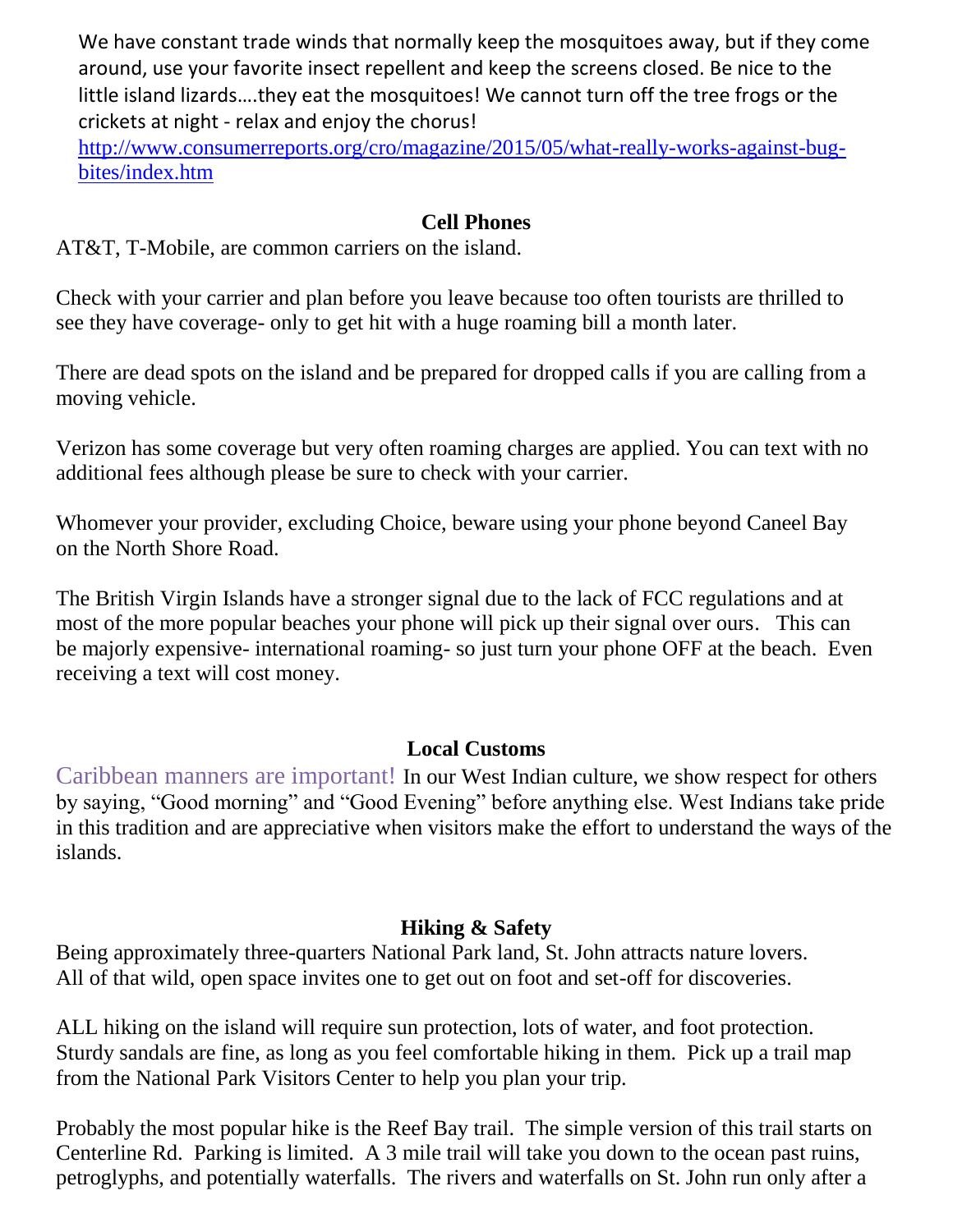heavy rain. This is a well-marked trail with informational signs along the way. There are many trails that connect to this one. You can go as far as you have energy and the trails are pretty established and safe.

Another notorious hike is the Ram's Head Trail, particularly during a Full Moon. This trail begins on the Coral Bay side and goes past the Salt Pond trails. It makes a great daytime hike and you can bring your beach gear to swim as well. If you do have the good fortune to be there for a Full Moon you will want to start before the sun really sets. If you wait till it gets truly dark you are likely to lose the trail unless you have an experienced guide. PS- Miss Lucy's is on the road home from here and they do a fabulous Full Moon dinner with entertainment.

If you have strollers, wheelchairs, or just want a flat and accessible trail there are paths are both Francis Bay and Cinnamon. The Francis Bay boardwalk goes around the marshes and the Cinnamon boardwalk wanders through the ruins. Bring bug spray for the Francis trail.

Want to hike to the beach? Try parking at the National Park building, near Mongoose Junction, and walk to Salomon or Honeymoon Beach via the Lindt Point Trail. You can either walk directly there on the water side of the road or head up to Margaret's Hill (or Caneel Hill) for a spectacular view and then cruise down to the beach- you can take the flat trail back home again. Not a long hike and a very fun adventure.

Looking to spend a full day on the trail? Try Johnny Horn and Brown Bay linked together. You may want to park a car at one end and taxi to the other- or double back for a longer hike. Johnny Horn is accessed in Coral Bay past the Moravian Church and Brown Bay is accessed through Waterlemon Cay.

Make sure you plan accordingly. Check to weather to make sure you won't be trapped in the rain, bring plenty of water, sun protection, and stay on the marked trails.

Once you are on the island, a big safety tip would be to lock your car when you leave things in it. Leaving a bag with a cell phone or money in your unlocked car at the beach is a very tempting invitation for someone to pick it right up. It would be very rare for anyone to smash in the windows, but in general just don't leave temptations in your car.

#### **Travel Documents**

U.S. citizens are not required to have passports or proof of citizenship when **ENTERING** the U.S. Virgin Islands from a U.S. airport, but we strongly suggest them.

All arrivals to the U.S. Virgin Islands from foreign airports are required to show proof of citizenship and pass through customs.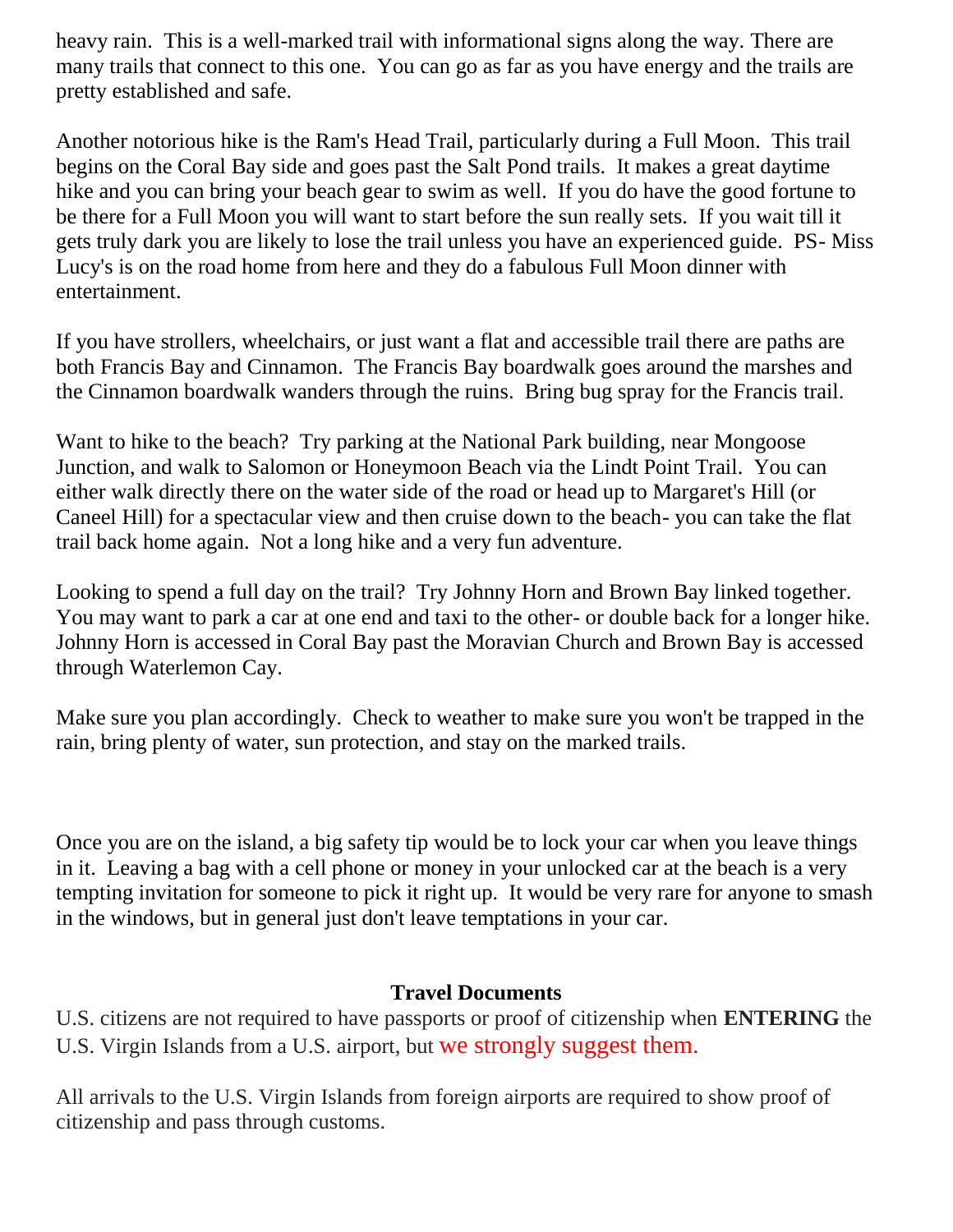All persons **LEAVING** the U.S. Virgin Islands, whether American citizens or not**, must be prepared to show proof of citizenship upon leaving the islands to return to the mainland.**

Visit the U.S. Passport office (http://travel.state.gov/) for more information and up to the minute changes.

Please verify boarding requirements with your airline.

#### **U.S. Currency, Language, Trip Insurance, Time, Postage and Packages** The USVI currency is the US dollar.

English is spoken in the islands along with a minority of Spanish and island-dialects.

## **Trip Insurance is recommended. Please visit one of these sites**

## **[Travelguard.com](http://travelguard.com/)[\\*CSATravelProtection.com\\*](https://www.csatravelprotection.com/)Travelxinsurance.com\*Progre ssive.com/insurance/travel for more information and pricing.**

We are in the Atlantic Standard Time Zone so in the Fall Back period we are 1 hour ahead of EST and in the Spring Forward half of the year we are the same as EST. The voltage is the standard 120 that is used in the mainland US, no adapters are needed.

Most places accept major credit cards. **A lot of restaurants and shops do not accept American Express. Taxi's do not except credit cards.**

Express mail via the US Postal Service is the quickest way to receive/send important packages.

To mail a package to St. John in advance of your arrival, call 340-779-1804 or email us [lc@crandallonstjohn.com](mailto:lc@crandallonstjohn.com) for mailing instructions, so your box will be at your accommodation when you arrive.

# *RECOMMEND BOAT & FISHING CHARTERS*

**justfishstjohn.com 340-201-9329 Rockhoppin.com 340-626-2859 Blacksailvi.com 340-244-7245 Sailcloud9.com 340-998-1940 Divelowkey.com 340-693-8999 Beachchartersvi.com 340-473-9481 Palmtreecharters.com 340-642-8522 Sunshinedaydreamvi.com 340-642-3895 Cruzbaywatersports.com 844-548-1561 Stjohncharters.com 340-998-4399 Saltydazeusvi.com 340-690-7258**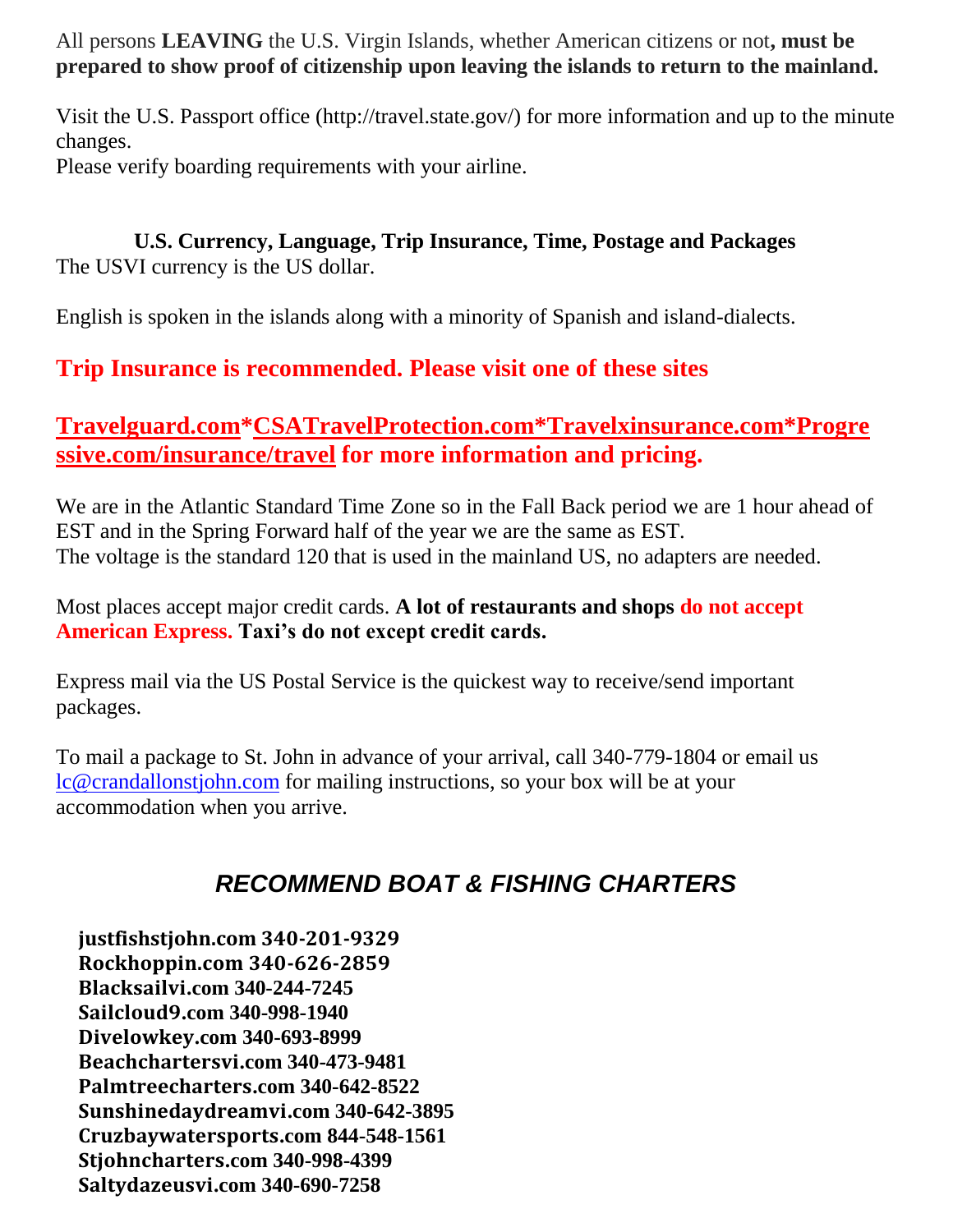### **Stand Up Paddling**

<http://www.rockhoppin.com/>

#### **Rent snorkel gear**

[www.divelowkey.com/](http://www.divelowkey.com/)

#### **Golf course on St Thomas** [www.mahoganyrungolf.com](http://www.mahoganyrungolf.com/)

#### **Below are some helpful links about St. John that may be of interest to you**

- National Park Service link to information on the Virgin Islands National Park **[www.nps.gov](http://www.nps.gov/viis)**
- Link to The St. John Guide Book, St. John Map and St. John Activity & Road Map **[www.islandtreasuremaps.com](http://islandtreasuremaps.com/)**
- St. John Beach Guide for all beaches on the island **[www.stjohnbeachguide.com](http://stjohnbeachguide.com/)**
- General information about St. John **[www.stjohnusvi.com](http://www.stjohnusvi.com/)**
- Information about St. John, St. Thomas, and St. Croix including ferry schedules and taxi rates **[www.vinow.com](http://www.vinow.com/)**

Mobile Guide to St John **[www.stjohnexperience.com](file:///C:/Users/info/Desktop/www.stjohnexperience.com)**

### **We recommend making dinner reservations for the following restaurants:**

# **Cruz Bay Restaurants – Casual Dining**

**The Banana Deck** – \$\$\$ – bar, American, Caribbean, seafood **340-693-5055 Cruz Bay Landing** – \$\$ – bar, pub, American, Caribbean, café **340-776-6908 Shambles St. John** – \$\$\$ – centerline road- BBQ-Pizza-burgers, American **340-777-4015 High Tide Restaurant** – \$\$\$ – bar, seafood, American, Caribbean **340-714-6169 Joe's Rum Hut** – \$\$ – bar, American **340-775-5200 Greengos Cantina**-\$\$\$-Mongoose Junction-Mexican, Caribbean **340-777-8226 Margarita Phil's** – \$\$\$ – Mexican, Southwestern **340-693-8400 Quiet Mon Pub** – \$\$ – bar, pub, Irish **340-779-4799 Sun Dog Cafe** – \$\$ – American, Caribbean, grill **340-693-8340 The Beach Bar** – \$\$ – bar, pub, American, grill **340-777-4220 The Longboard** – \$\$ Casual, Caribbean **340-715-2210 The Tap Room** – \$\$ – St John Brewer's bar, pub **340-715-7775 Uncle Joe's BBQ** – \$ – BBQ **340-693-8806**

# **Cruz Bay Restaurants – Fine Dining**